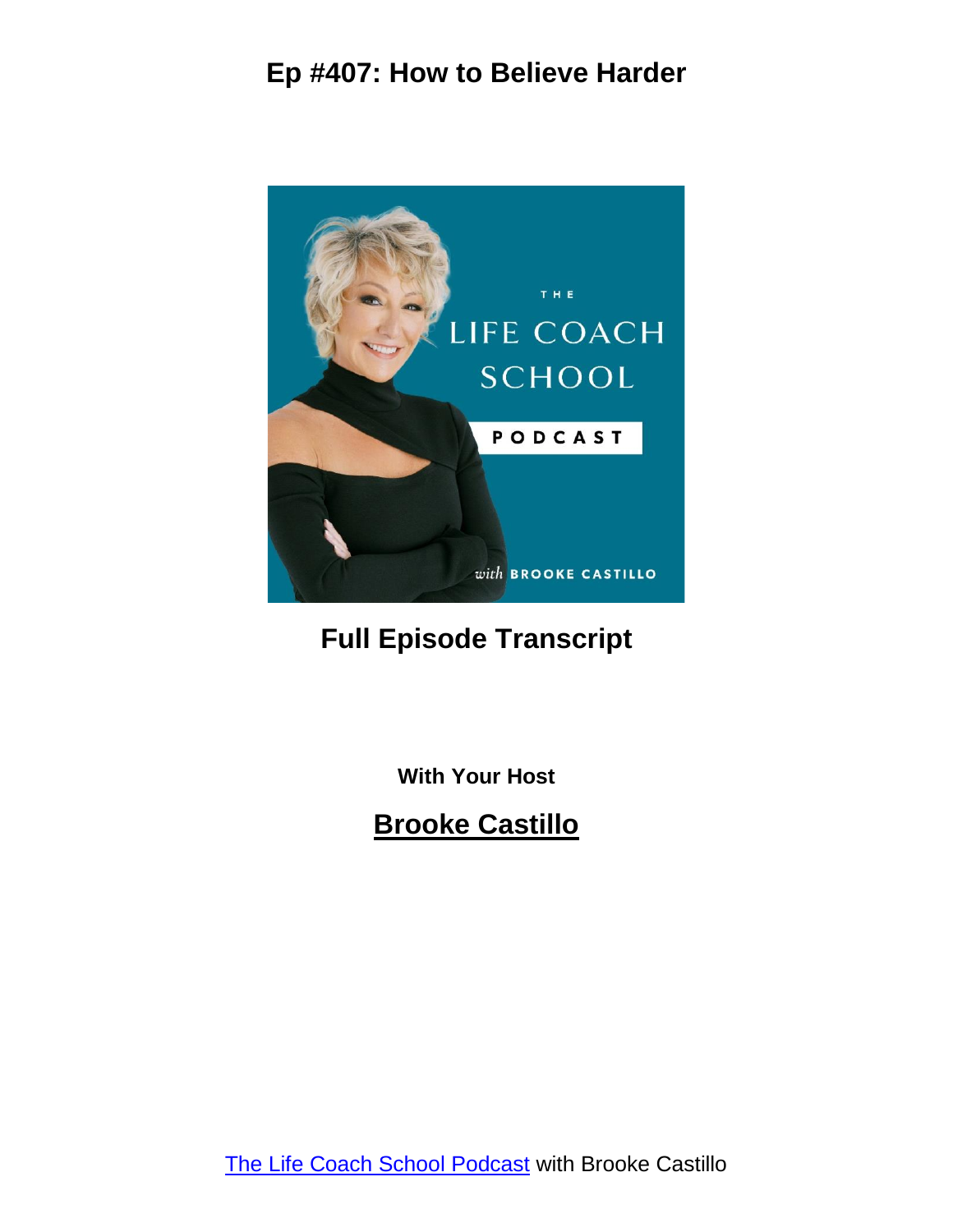You are listening to *The Life Coach School Podcast* with Brooke Castillo episode number 407.

Welcome to *The Life Coach School Podcast*, where it's all about real clients, real problems and real coaching. And now your host, Master Coach Instructor, Brooke Castillo.

Hello, my friends. Welcome to the podcast today. I'm super excited. I am in Scottsdale, Arizona, loving this weather. Loving it so much, in fact, that I purchased a home here. I came here, started looking at homes to buy, found one I absolutely loved.

I shouldn't say I found one. My friend Kris Plachy came here to spend the weekend with me. She found it. We went and looked at it. And you know what is so interesting is when she found it, she said, "This is the house you're going to buy."

And we were driving out – I had looked, I'm not even kidding you, at so many other houses and she's like, "Nope, this is the one you're going to buy." And then, we went and saw it and I was like, "Oh my gosh, that's so crazy. I think you're right. I think this is the one I'm going to buy."

And I ended up buying it, and I love this house. I'm so excited. The feeling I get in this house is amazing. So, yes, I now have homes in Scottsdale, Austin, Miami, and Vale, Colorado, my friends. So, lots of homes with lots of opportunities to be with my friends and family and enjoy life.

I've got some upcoming news to tell you about, but we'll save that for another podcast, my friends, because Brooke's life is always so interesting. Bu just know, I am ridiculously happy here. It's so fun. I love Scottsdale. So, who knew?

I actually came here a few years ago thinking I would buy a house, and I stayed here for a while. Those of you who are in Scholars, that's where we recorded the intro videos to Scholars, was a couple years ago here in Scottsdale.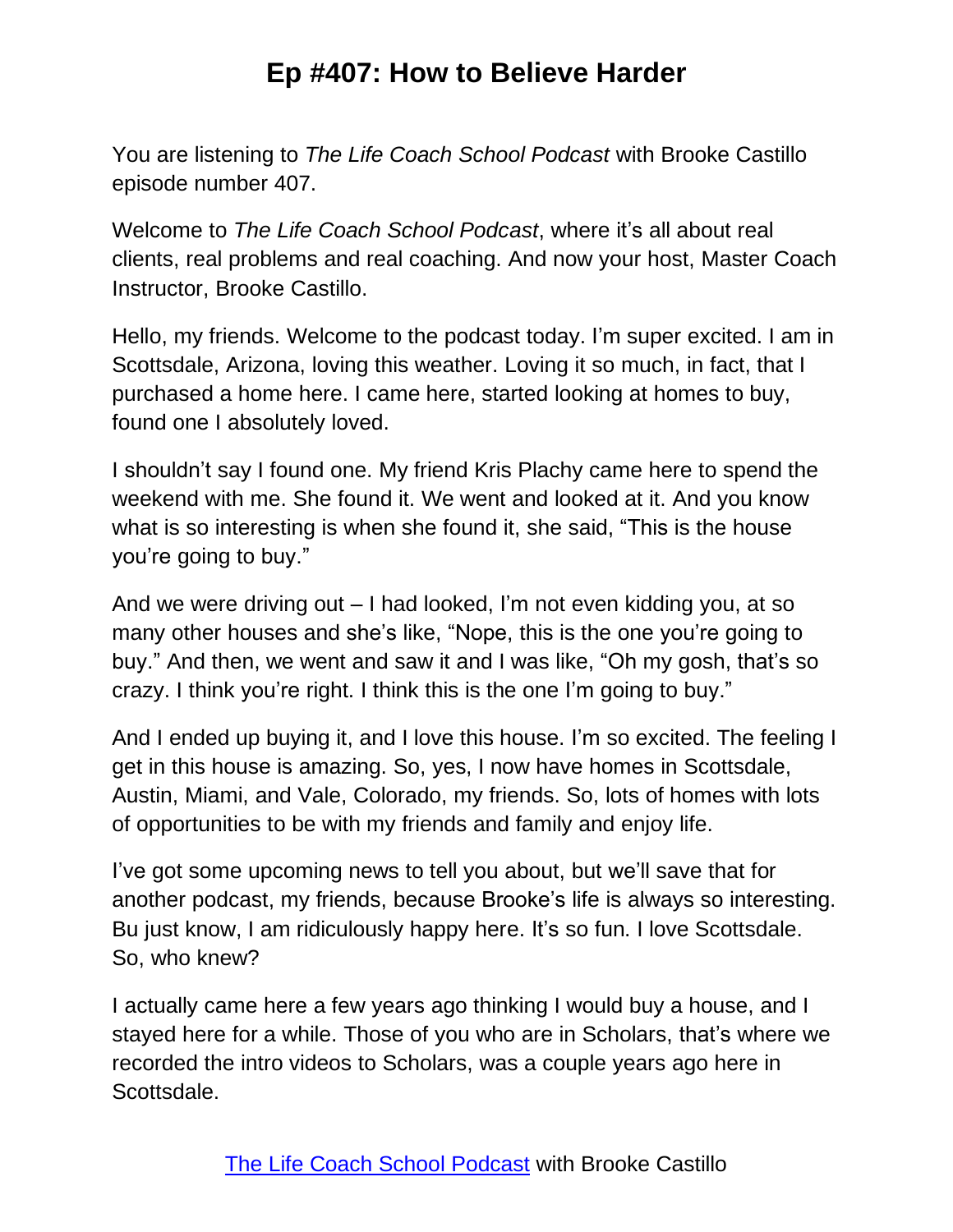And I thought I would want to move out here and I, at that time, didn't want to. And now, I'm in a whole different place, in a whole different land, and I decided to move into this beautiful home. So, that is the update.

Today, we're going to talk about how to believe. And I've talked a lot about this throughout the podcast. But I want to talk about it today because I feel like it's important that there's no misunderstanding about what it actually means to believe something.

And one of the reasons why this is so top of mind for me and so important to me right now is that I am in the process of hiring a sales team. One of the things that you may have noticed, if you're a certified coach or if you've come to my website, is that I don't have a sales team. Everything is purchased right off of the website.

And lots of my friends have told me that if I had a sales team, we could help lots more people join certification because a lot of people need to have a conversation with someone and really reveal their concerns and their belief systems and their obstacles to joining certification. And if they don't have a chance to do that, they may come to the site and just not enroll.

And so, we are hiring a sales team. And one of the things that we have done is signed up for sales training. And as I've been going through this sales training, it's really important to me that nothing is a high-pressure sale. And I don't believe in convincing anyone to join any of my programs. I don't believe in high-pressure sales. I don't believe in talking people into it, kind of against their will.

And anyone who's had someone sell them something that way knows that that's not my style at all. But even more importantly than that, we don't want anyone in any of our programs to not be all in, to not be 100% there because they want to be there and they made the choice to be there.

So, if you're pressuring someone or convincing them to join a program, they're going to be in that program, kind of maybe, not because they genuinely want to. So, the question has become, how do we have a sales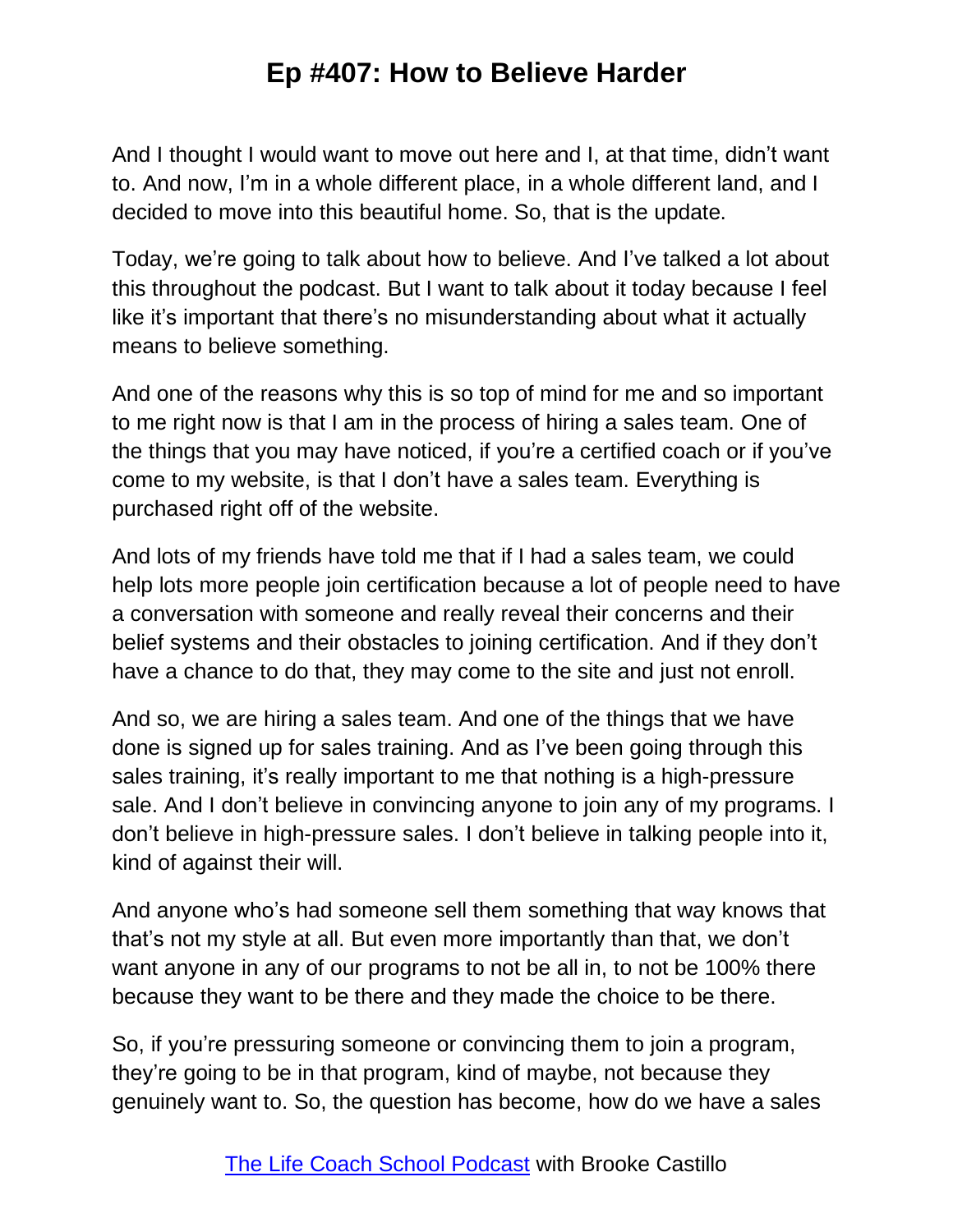team that really is just there to support people who are considering joining us? And how can we support them in making that decision?

And for me, the decision as a yes or a no is equally valid. Like, if we talk to someone and we find out they're not a good fit for certification, that's a beautiful thing for us to know and for them to know. Because I don't want them to be stuck in any kind of maybe.

Maybe is a dream stealer. So, I'd much rather they say, "Yes," or, "No," and move out of maybe. That's really important to me for all of potential customers, and for you that are all listening. So, we want to invite anyone who's in a, "Maybe," standstill with themselves to come on a call with us and talk about joining certification.

So, I tell you all this so you understand that as I've been going through this sales training and developing our sales process that's a non-convincing kind of coaching call to help someone come to their own true answers, I've really learned a lot about what it means to sell someone on themselves by helping them overcome their own limitations.

And so, as I've been studying this sales process and developing it with my colleague Stephanie, I told her, I'm like, "This is so powerful that I want to use this sales process on myself, for my own dreams, for my own beliefs."

Like, I don't need to be sold into certification, right? I'm already certified. I'm sold. I'm already down. But how can I use these same tools, these same processes to sell myself on making \$100 million, to sell myself on becoming a better manager, to creating a better team?

What are the things that I can apply to myself? And as I've been studying this and understanding how I can apply it to myself, I, of course, as I do, have been creating it for you as well, and how to believe something.

The other thing that has been really powerful for me is, in talking to some of my friends, I have two friends in particular that I have been talking to about what they believe. And both of these friends have told me, "I believe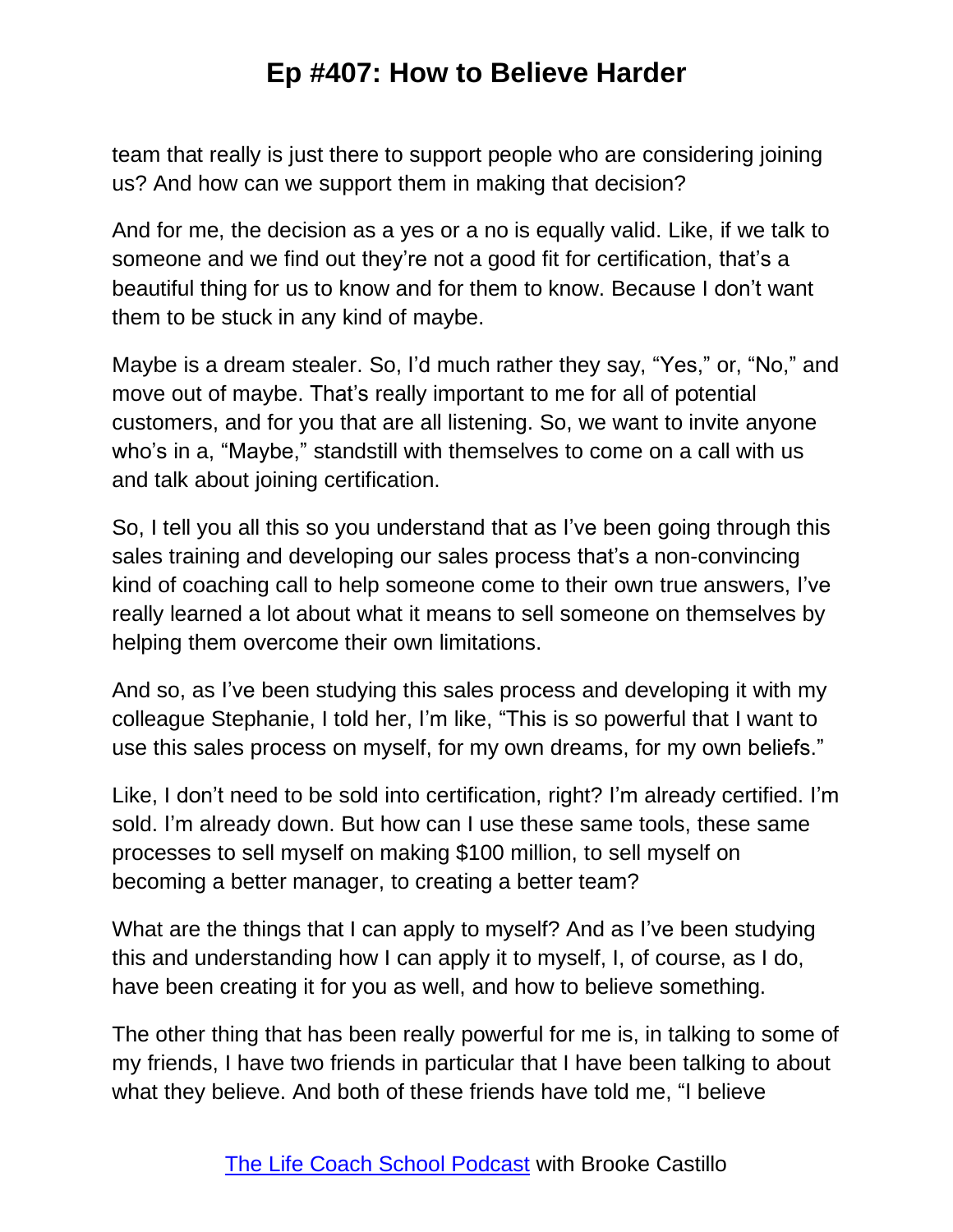wholeheartedly in my dream. I believe that I will make this amount of money."

And with both of these friends, I haven't believed them. And I want to believe them. I want these friends to win. I want them to make a million dollars. I believe in them, but I don't believe that they believe in them. Do you hear what I'm saying?

So, it's like, how do I help them believe more in them? And I've been trying to help them. I've been trying to teach them and show them that they're not yet there yet.

So, I went on a walk with one of my friends just recently and I was talking to him about how I know that he doesn't believe in himself. I know that he doesn't believe I his goal because he's not willing to take the risk.

And I was just recently listening to a podcast that kind of sums this up. It was actually Russell Brunson's podcast and he was talking about Dan Kennedy and talking about Batman.

And he was talking about how Dan Kennedy referred to – I don't even know which Batman. I don't watch superhero movies. I used to with my kids – but basically talking about how there was this dungeon of hell that people were trying to climb out of, but they would have these ropes around them in case they were to fall. And that the only people that were ever able to escape were people that tried to escape without the rope, without the security of the rope around them.

Those people who had the rope ended up falling and dying because of the, I don't know, the dungeon of hell fire, whatever. And I thought a lot about this. I thought about this idea, like, how many of us are willing to climb without a rope? How many of us are willing to climb mountains knowing that we could have an emotional death, kind of a social death if we don't win?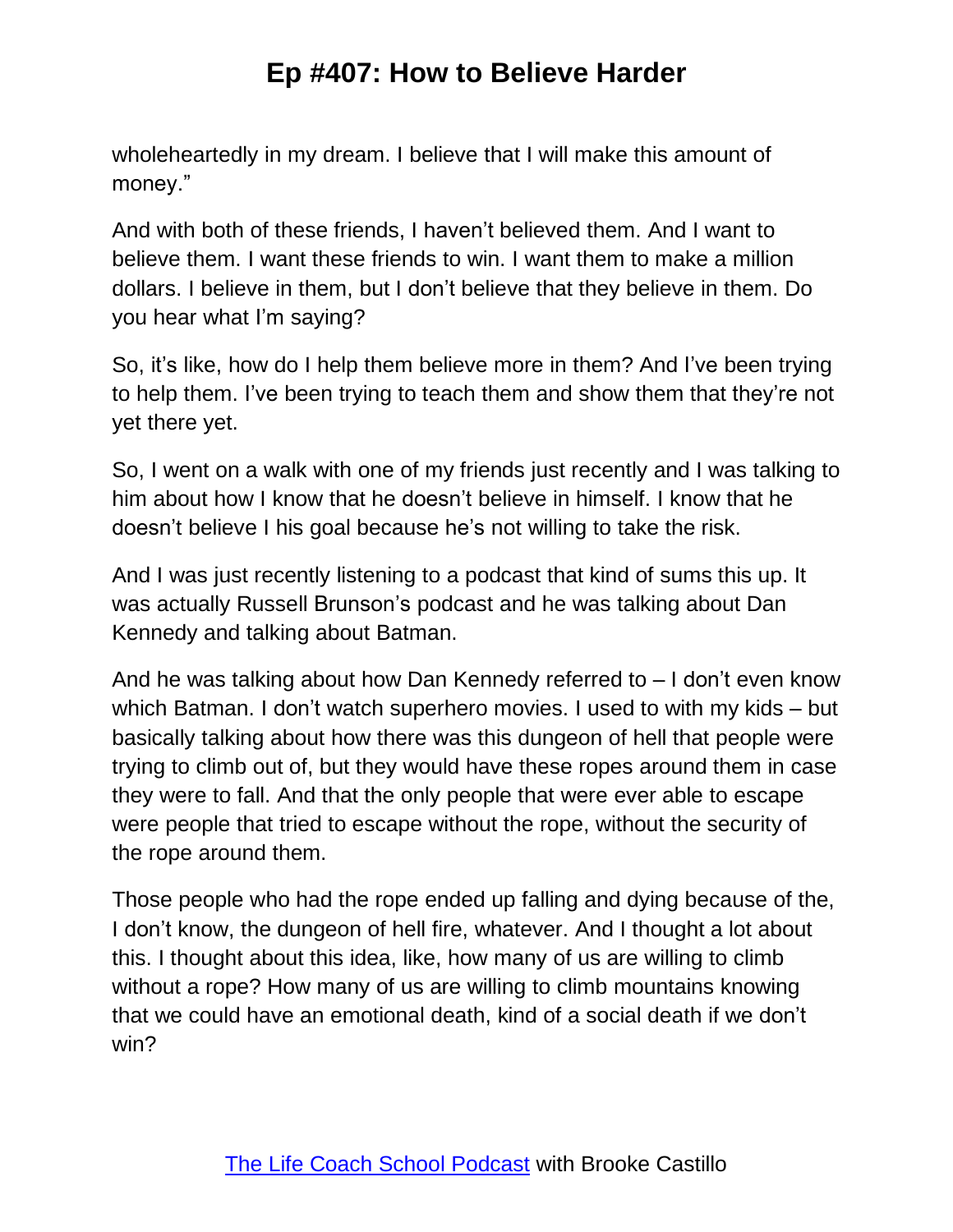What do we believe in so much that we're willing to take a risk that heavy on? The risk of rejection, the risk of failing, the risk of financial death, maybe. You know that you believe in something because you're willing to do that.

So, I had a friend who said, "I'm not willing to invest money in this thing because I'm not willing to risk my savings." I said, "That's how you know you don't believe. Because if you believed 100% that you would win, you would risk your savings."

For example, you would risk \$50,000 in order to make a million. When I first started mine, I risked – I gave a refund for \$200,000 in order to make a \$1 million that year. That's a huge risk; me sending \$200,000 back because I believed that I could make a million.

Most people are not willing to do that. So, coming back, coming full circle here to a sales call that I might have with a potential customer. Let's say you're thinking about joining certification. I want to kind of give you a summary of how this sales call might go for us.

My job is, with you, to help you get to a decision, yes or no, on whether certification is good for you. And the way that we know that you believe in your potential and that you believe that you can become a life coach that will make money, that will learn from this and will benefit from having been in our certification, the way that we know that you truly believe in that end result is you will enroll in certification.

You will take the action of enrolling, or you will take the action of not enrolling on purpose. So, what we will say to you is, "Listen, we want you, at the end of this call, to be done with maybe and to be at a yes or a no, like you're committed to not signing up to certification for the next year, or you're going to do it right now and we're going to do it together, even though it might be scary."

What proves that someone is believing that they can be a coach and that they can be successful and that they can win in this industry is they will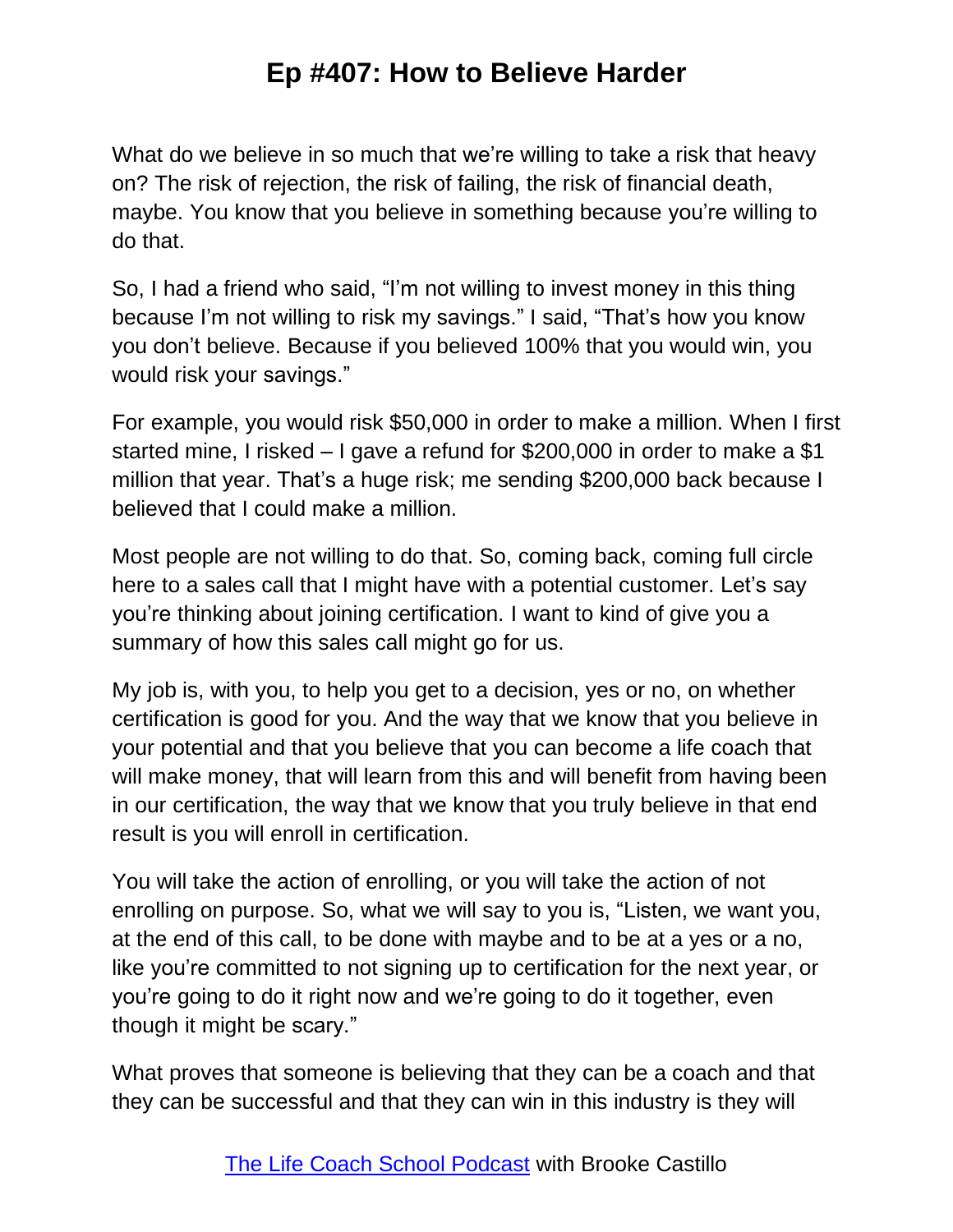sign up for certification. That's on a sales call. And that's for selling anything.

Like, if somebody believes the iPhone is the best phone in the world, you'll know because they'll buy one. If someone believes that going on vacation is what they need for themselves right now, you'll know that they believe that because they'll actually sign up for it.

And this goes without saying. We're talking about people that can actually afford to purchase these things. We're not saying that people don't believe and don't have obstacles or limitations in order to be able to do that. That's not what I'm saying.

And usually, when someone can't afford it or they're just not in a position to purchase something, we just extend the timeline in terms of them, when they will sign up, and how they will come up with the money to do something like that.

But we would never recommend anyone sign up for anything or do anything if, you know, I mean they literally can't because of finances. That goes without saying.

But when you're in a position to win, when you're in a position to make a million dollars, I will know if you believe in that by the action you're taking. So, let me talk about my other friend.

She was saying to me, "I've been doing all this work on my business. I've been showing up. I've been posting videos. I've been showing up on Instagram. I genuinely believe that I will make \$1 million." And she's already certified as a coach.

And I said to her, "I don't believe you because you don't have enough results from your actions, which makes me realize that you don't have enough failures and you don't have enough wins. Just being busy, just taking action, just going out there and doing things that have no chance of you being rejected or no chance of you winning is not believing."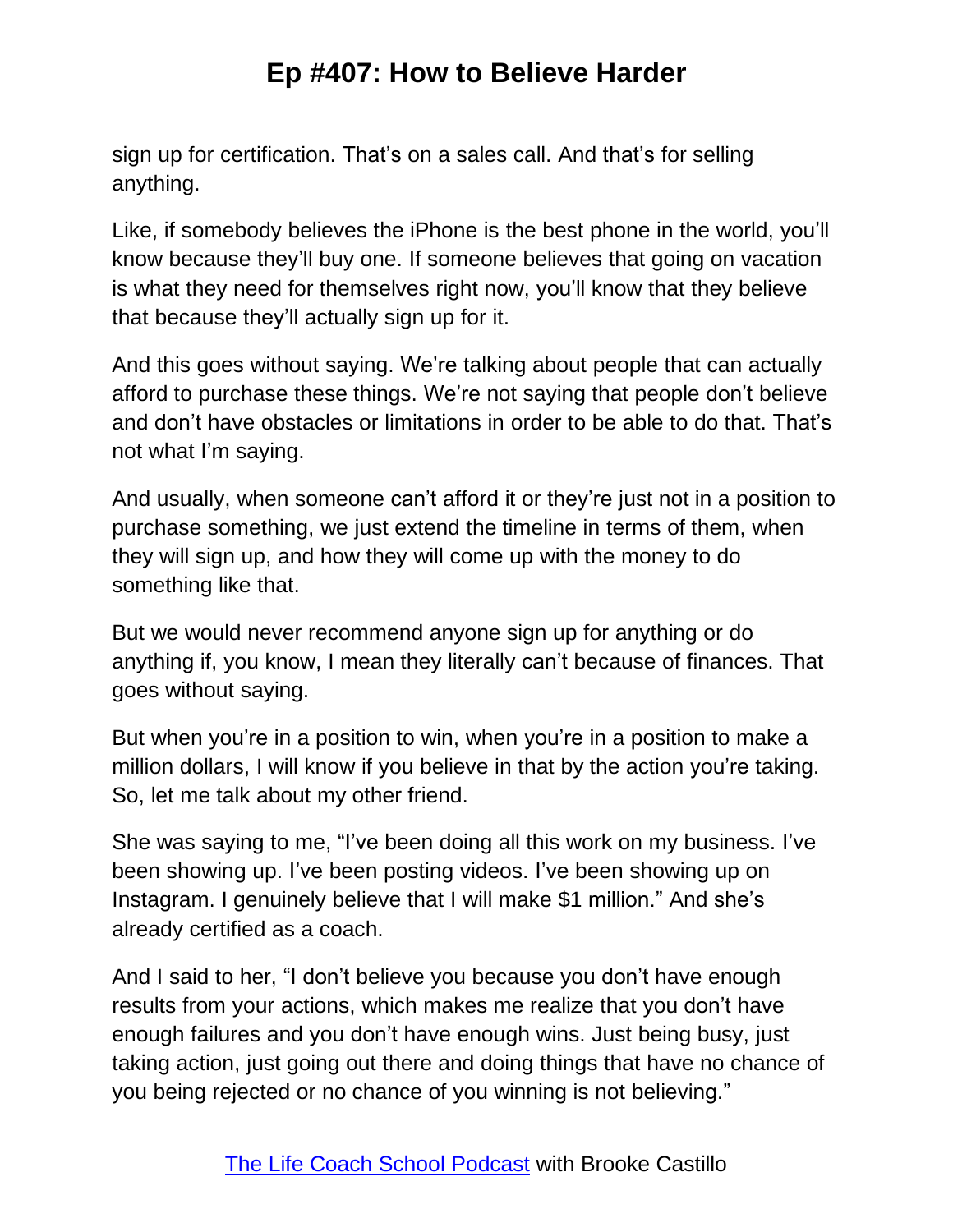You know that you believe in something when you are willing to bleed for it. And sometimes, that means putting your money where your mouth is. And sometimes, that means taking a risk in the content you put out there. And sometimes, that means investing your evenings and your weekends and your time in doing something because you know that they payoff will be there.

If you don't believe that you'll make \$1 million, you're probably not going to show up on evenings and weekends to do it. You're not going to think your time is worth it. But if you know that you're going to win, you're probably going to be willing to put the effort in.

So, you need to ask yourself, first and foremost, where are you right now? And where are you going? Where do you want to go?

So, for example, if I was talking to you about certification and becoming a life coach, I would say, "Okay, where are you right now in your journey to becoming a life coach? And where will you be when you get there? And what is the difference between those two things?"

I could do this with my own goal of making \$100 million. Where am I now? And where will I be? Now, if you picture this for yourself, there's the image of you standing – I like to do a little stick figure. It's kind of the before image. And then there's this arcing bridge between where you are now and where you will be when all your dreams have come true; where you want to be.

And if you look at that arcing bridge, I like to think of it as a ladder. And the rungs on that ladder are the obstacles between where you are now and where you want to go. And we need to turn those obstacles into strategies.

So, whatever is between you and your goal then becomes the exact thing you need to do, the exact thing you need to overcome in order to achieve that goal. And I know this sounds obvious, but many of us miss it.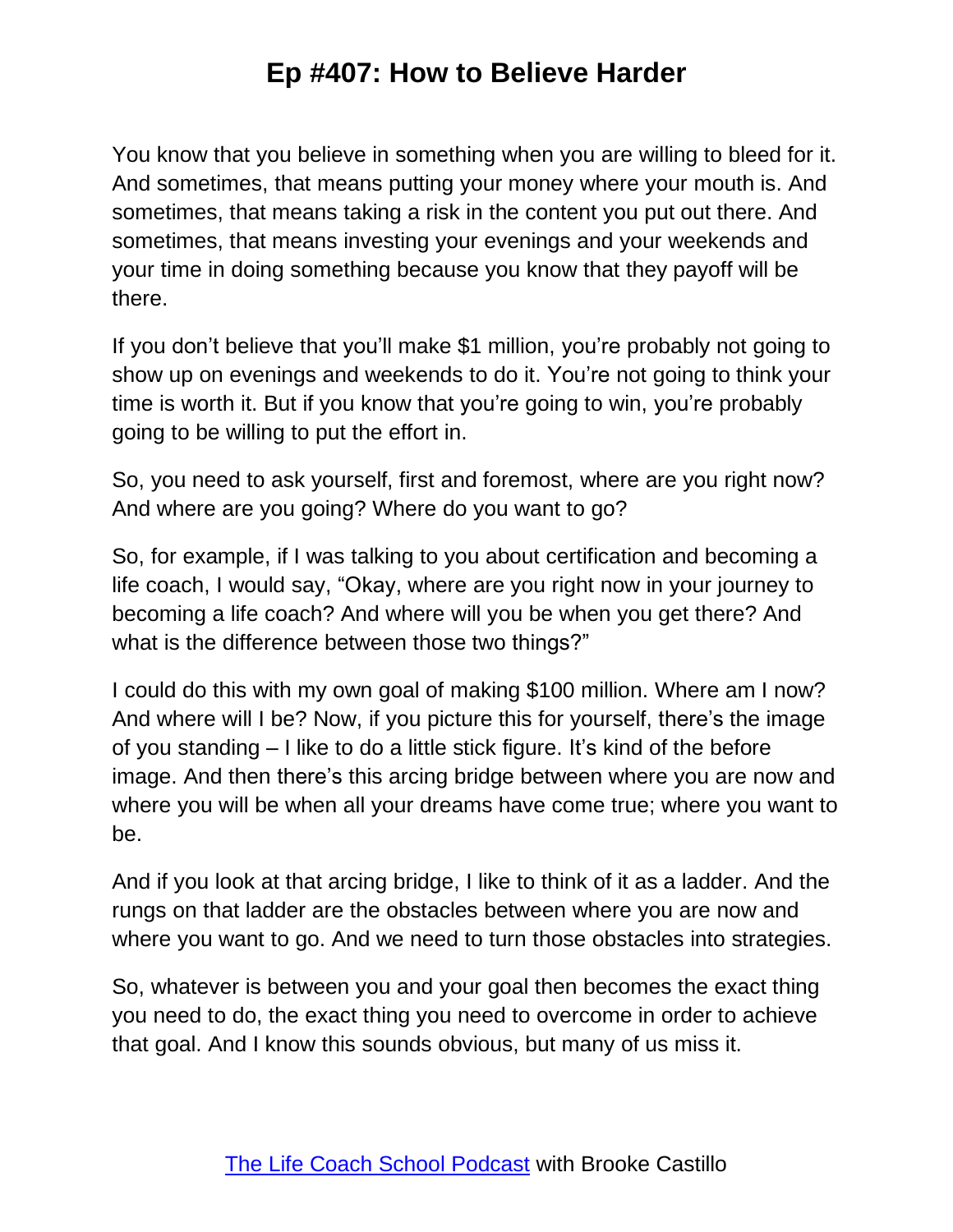So, let's talk about a weight loss example. Right now, let's say I weigh 200 pounds and I want to weigh 150 pounds. What are my obstacles in between me getting there? Overeating. Eating out too much. Not exercising. Those are my three main obstacles.

Now, when I turn those three obstacles on their head and I create strategies for overcoming them, then I have my how. Then I have my prescription of how to get from here to there. Do you see what I'm saying?

So, overeating and having too much desire for food is my current obstacle. So, that means my strategy is reducing my desire for food and eating less than I require for fuel. Now I have my strategy, that was once an obstacle that I turned around, for overcoming it.

Eating out at restaurants too much. Okay, that's the obstacle. My strategy now is to cook at home more, or to find a way to eat at restaurants that serves me in my ability to eat less than my body requires for fuel and to lose weight. And so, all of a sudden, I have this prescription based on the obstacles.

Now, I'll know if I believe in my end result because I will start taking massive action to achieve it. My belief will be demonstrated in my action. Because remember, beliefs generate emotion. Certainty, excitement, determination are all created by belief. And you can't have those strong emotions generated from that belief without taking action. They will drive you to take action.

Believing in something is not something you just think about. It's not just something that you think hard enough about that you believe. Because what happens, when you believe in something, you show up. You look at someone who believes in a religion. If they're devout and devoted, their actions will reflect that.

You will know that they believe in their religion by how they behave and how they show up and how consistent they are. The same is true with your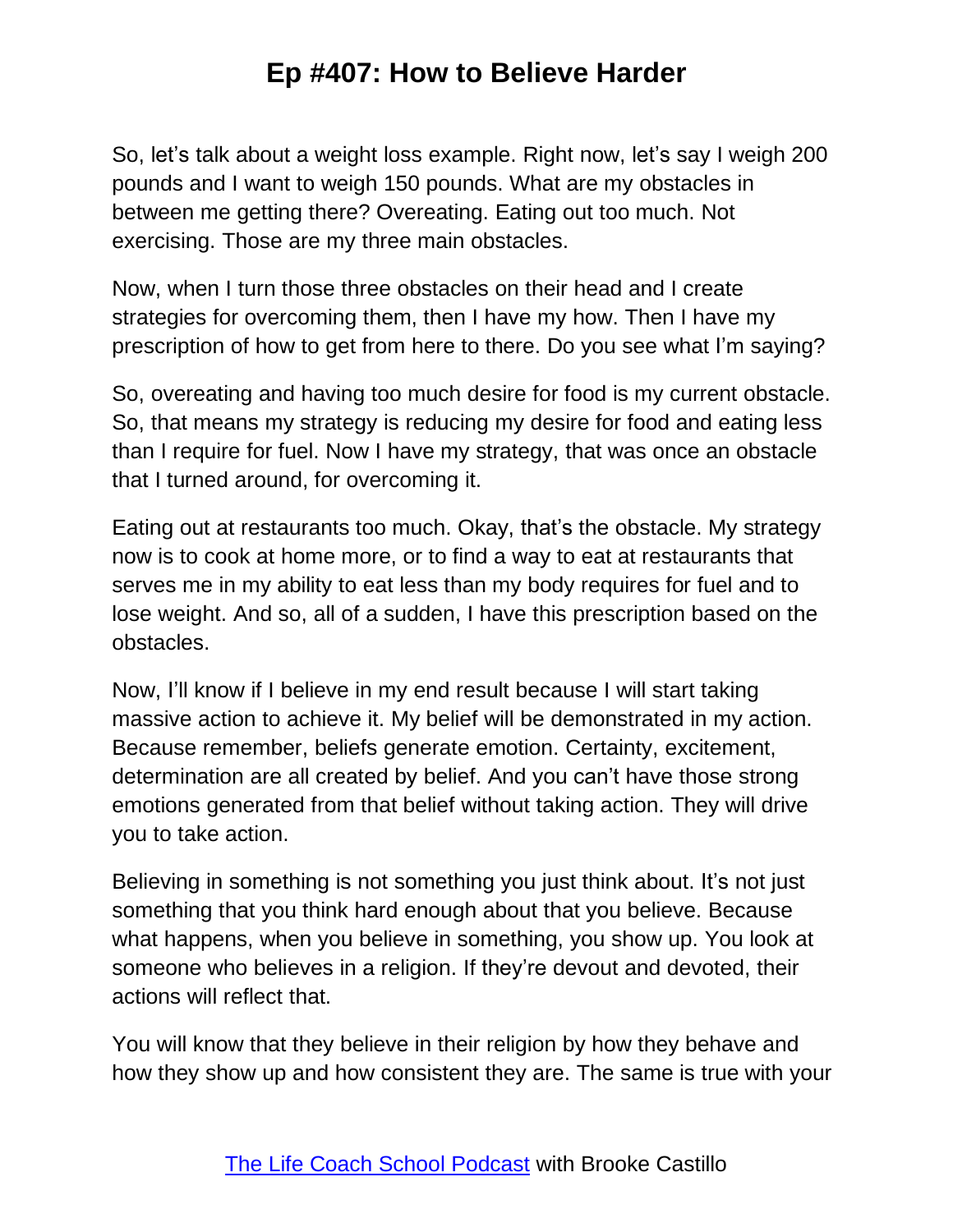dreams. It's not just what you talk about. It's not just what you think about. It's what you're doing.

So, the way that you believe is by anticipating, starting from where you are, knowing where you're going, what are the obstacles, and then taking action to overcome those obstacles. And the action that you need to take will be uncomfortable and scary because they will be consistently producing rejection and failure.

How do we know that? Because you're not ready for that end result yet. The way that you get ready is by falling down and getting up and falling down and getting up and falling down and getting up.

No one wants to fall down. But how do you know someone believes in their journey to get there? They're moving towards there and they're falling down as they get there.

Figuring out the how requires courage, failure, and action, period. And if you're not out there failing, figuring out the how, I don't believe you that you believe in your dream.

I believe in you. I believe in your dream. But I don't believe that you do because you don't have enough failures. And I'm not talking about failures from inaction. I'm not talking about failures from passive action. I'm not talking about failures from sitting on the sidelines. I'm talking about you taking your shot on goal and missing, over and over and over.

I'm talking about you making offers and people saying no and you learning from them. I'm talking about you putting your money where your mouth is when it comes to investing in Facebook Ads or signing up for certifications or hiring a coach.

If you really believe in yourself and believe in your endgame, you won't be reckless with your money. You won't be irresponsible with your money. You will be deliberate with it. Because listen, if I can put \$3 into a Facebook Ad and make \$5, I'm going to do that all day long, and so are you.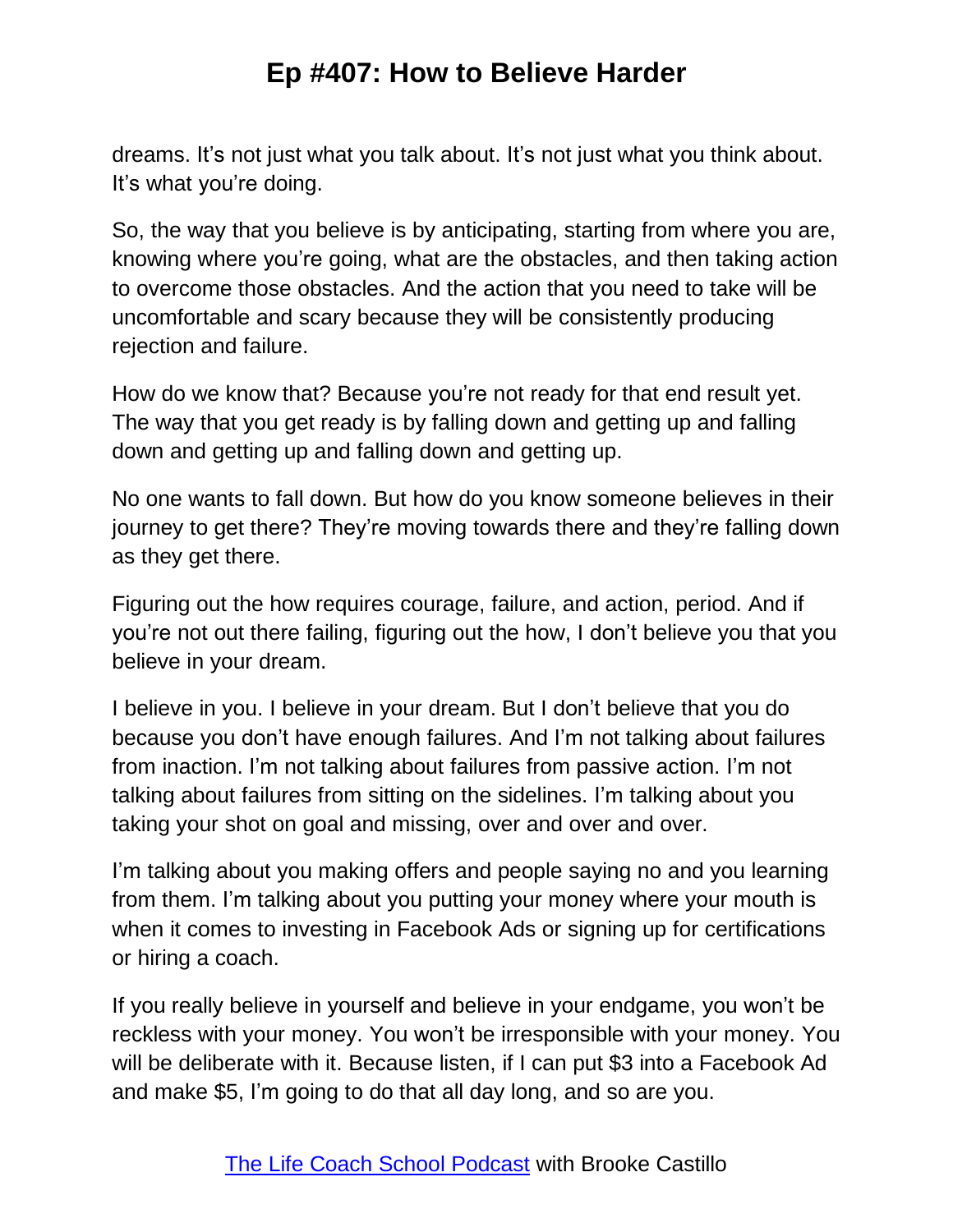But if you don't believe you can get that result, you're not going to do it. So, if you're telling me you believe in that result but you're not taking action, I want you to look at yourself and ask yourself why.

There is magic in starting to take action right before you believe, to almost act as if you believe more than you do. Don't get too far ahead of yourself. But if I believed I would make \$100 million, what would I be willing to risk? What would I be willing to do?

Would I be willing to spend \$1 million on Facebook Ads? Would I be willing to spend \$4 million? Would I be willing to spend \$300,000 hiring the right person? Would I be willing to give someone a portion of my business in order to help me get there? If I actually believe I'm going to get to \$100 million, what would I do?

Now, ask yourself that same question. Why aren't you there yet? What are your obstacles between you and that goal? And what do you need to do to overcome that obstacle? What is the strategy to overcoming that obstacle? Solve for that and your dreams come true. That's how it works.

I've done it so many times. Believing isn't just thinking you want something. Believing isn't telling other people you want something. Believing is putting your action where your mouth is, putting your action where your head is.

If someone is looking at you from the outside, can they tell how much you believe in your dream? Are they impressed by the amount and the quality of the action you're taking? And if they're not, it may be that you're not believing enough.

And one of the ways to believe more is by taking action towards your goal. The action proves the belief system. The action creates results, which proves the belief system.

So, if you've been telling everyone how much you believe but you don't have any results, it's time to start taking action. I believe in you. Go get it, my friends. Have a beautiful week, everyone. Talk to you soon. Bye-bye.